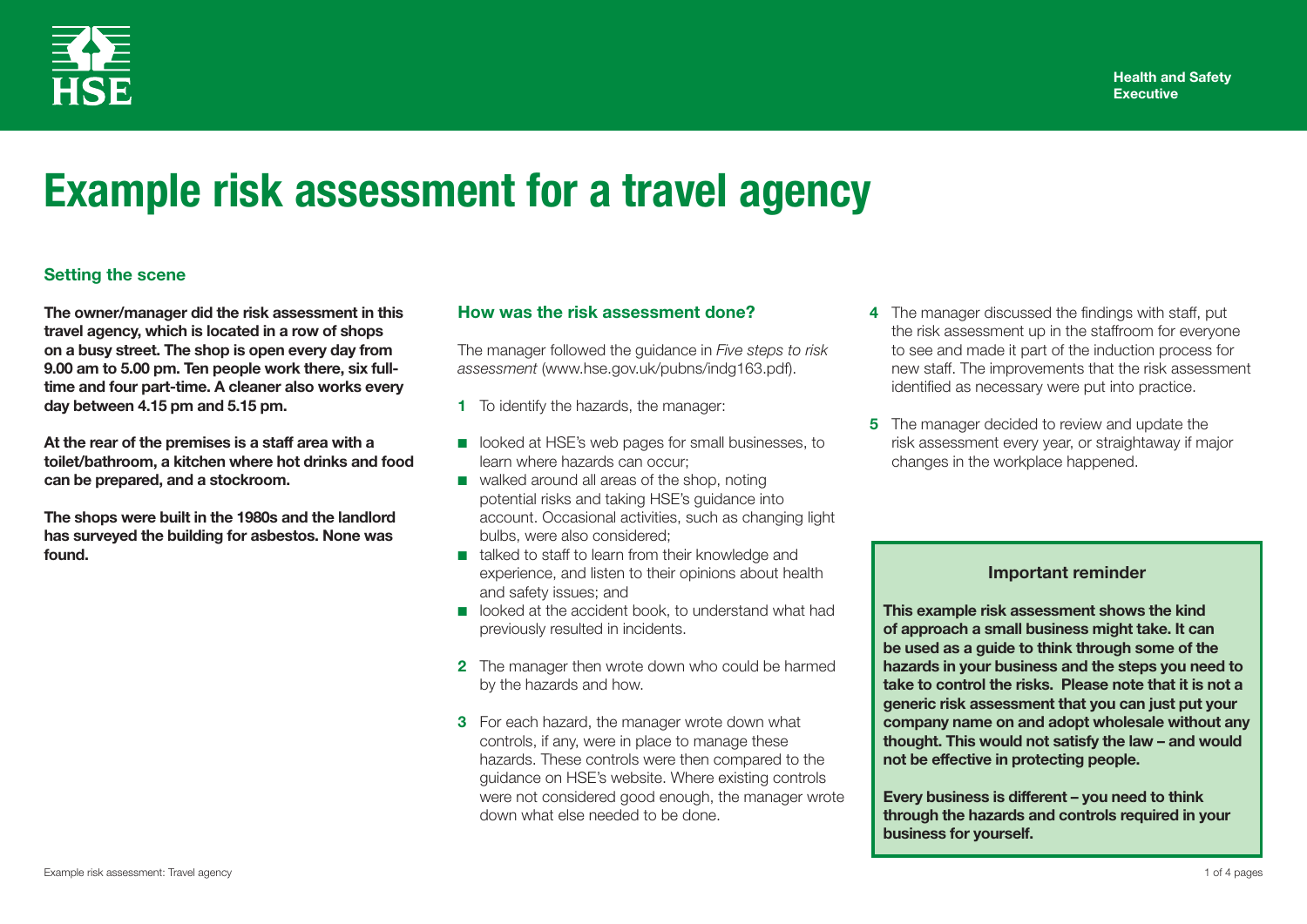**Company name: Smith's Travel Agents Date of risk assessment: 1/7/07**

| What are the hazards?                                                                    | Who might be harmed and<br>how?                                                                                                                     | What are you already doing?                                                                                                                                                                                                                                                                           | What further action is necessary?                                                                                           | <b>Action by</b><br>whom? | <b>Action by</b><br>when? | <b>Done</b>                         |
|------------------------------------------------------------------------------------------|-----------------------------------------------------------------------------------------------------------------------------------------------------|-------------------------------------------------------------------------------------------------------------------------------------------------------------------------------------------------------------------------------------------------------------------------------------------------------|-----------------------------------------------------------------------------------------------------------------------------|---------------------------|---------------------------|-------------------------------------|
| Slips and trips,<br>eg doorways (rain),<br>spillages, stock on floor,<br>uneven surfaces | Staff and customers may<br>suffer sprains, fractures<br>or bruising if they trip over<br>objects, such as stock, or slip<br>on spillages, and fall. | ■ General good housekeeping - staff 'clean as they go'.<br>Floor is only vacuum cleaned when office is closed.<br>Doormats at entrance fitted flush to the carpet.<br>Floor in good condition.<br>Good lighting in all areas.                                                                         | $\blacksquare$ Remind staff who stock shelves not to<br>leave brochures on the floor, if called to<br>help with a customer. | All staff                 | 7/7/07                    | 5/7/07                              |
|                                                                                          |                                                                                                                                                     |                                                                                                                                                                                                                                                                                                       | Remind staff to clean up spillages<br>promptly, leaving the floor dry.                                                      | Manager                   | 7/7/07                    | 5/7/07                              |
| Violence and<br>threatening behaviour,<br>eg verbal abuse,<br>robbery                    | Staff may suffer assaults,<br>threats and abuse from<br>members of the public.                                                                      | Staff trained not to resist a robbery.<br>$\blacksquare$ If customers pay in cash, money is immediately put in the safe.<br>Staff provide good, polite service.<br>Three members of staff trained in dealing with difficult and<br>potentially confrontational situations, eg dissatisfied customers. | Contact local police station to get advice<br>on what else can be done (eg safe)<br>procedures for opening up and closing). | Manager                   | 30/7/07                   | 29/7/07                             |
|                                                                                          |                                                                                                                                                     |                                                                                                                                                                                                                                                                                                       | Ask those staff trained in dealing with<br>difficult situations to share best practice<br>with colleagues.                  | Manager                   | 7/7/07                    | $5/7/07$ &<br>agreed,<br>date fixed |
| Manual handling,<br>eg stacking brochures                                                | Staff risk injuries or back<br>pain from handling heavy and<br>bulky objects.                                                                       | Porters trolley to move heavy objects, eg deliveries of boxes of<br>brochures and staff trained how to use it.<br>High shelves in stockroom used for light objects only.                                                                                                                              | Periodic checks to make sure heavy<br>objects not stored on high shelves.                                                   | Manager                   | 7/7/07                    | $7/7/07$ ,<br>then<br>ongoing       |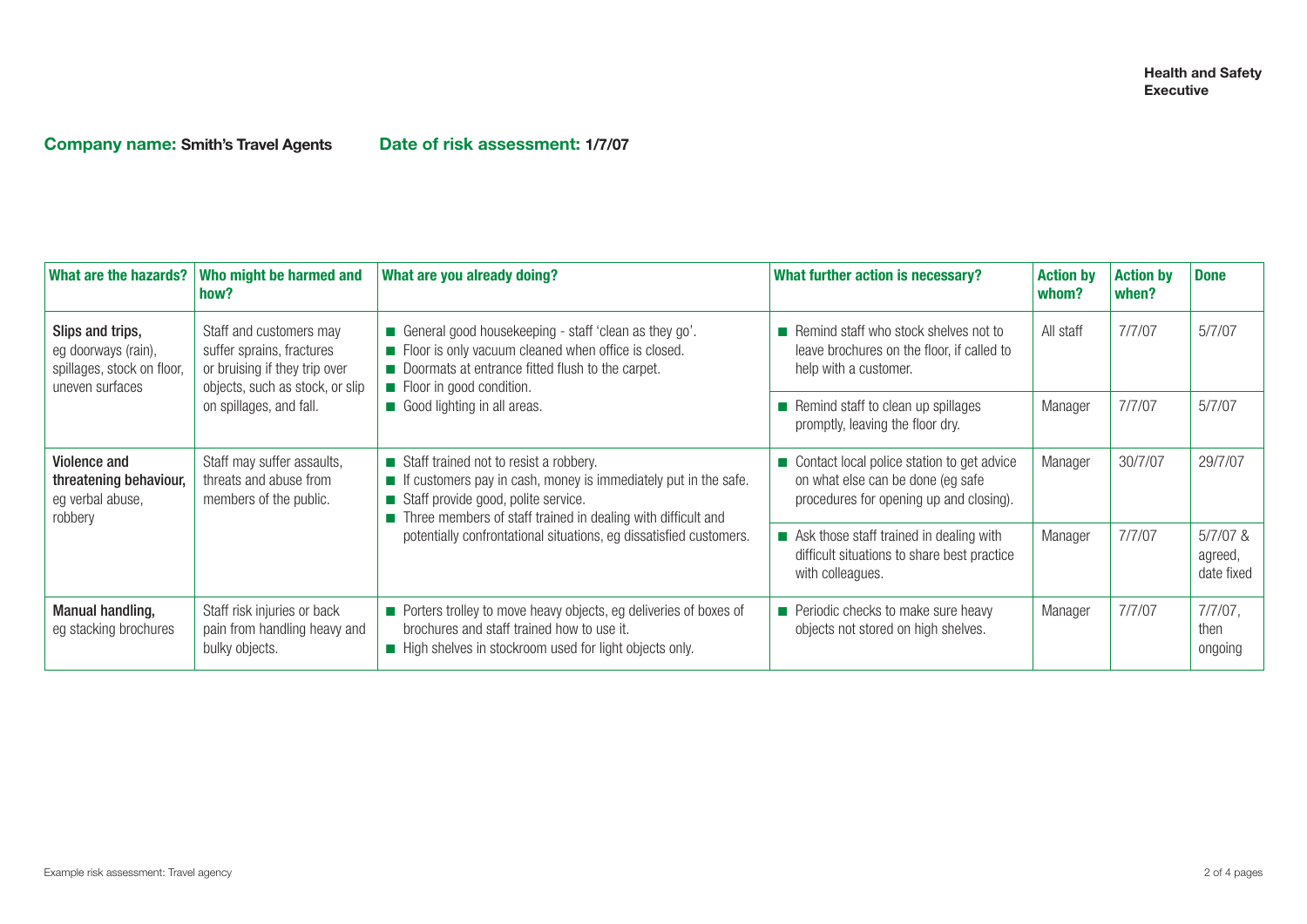#### **Health and Safety Executive**

| What are the hazards?                                                         | Who might be harmed and<br>how?                                                                                                                                                                                                               | What are you already doing?                                                                                                                                                                                                                                                                                                                                                                                                                                                                                                                                                                                                                                                                                                                                                                                                                                                                                           | What further action is necessary?                                                                  | <b>Action by</b><br>whom? | <b>Action by</b><br>when? | <b>Done</b>                   |
|-------------------------------------------------------------------------------|-----------------------------------------------------------------------------------------------------------------------------------------------------------------------------------------------------------------------------------------------|-----------------------------------------------------------------------------------------------------------------------------------------------------------------------------------------------------------------------------------------------------------------------------------------------------------------------------------------------------------------------------------------------------------------------------------------------------------------------------------------------------------------------------------------------------------------------------------------------------------------------------------------------------------------------------------------------------------------------------------------------------------------------------------------------------------------------------------------------------------------------------------------------------------------------|----------------------------------------------------------------------------------------------------|---------------------------|---------------------------|-------------------------------|
| <b>Display screen</b><br>equipment                                            | Staff risk posture problems<br>and pain, discomfort or<br>injuries, eg to hands or arms,<br>from overuse or improper<br>use or from poorly designed<br>workstations. Headaches or<br>sore eyes can also occur, eg if<br>the lighting is poor. | ■ DSE training and assessments of workstation from CD ROM<br>carried out by all new starters early on in induction. Any actions<br>to be carried out ASAP.<br>Reassessment to be carried out at any change to work feature,<br>eg equipment, furniture or the work environment such as<br>lighting.<br>■ Workstation and equipment set to ensure good posture and to<br>avoid glare and reflections on the screen.<br>Shared workstations are assessed for all users.<br>Staff take short, frequent breaks away from workstation.<br>Staff do not use computers for long, continuous periods without<br>breaks.<br>Lighting and temperature suitably controlled.<br>Adjustable blinds at window to control natural light on screen.<br>Noise levels controlled.<br>Eye tests provided for those who need them, dutyholder to pay<br>for basic spectacles specific for VDU use (or portion of cost in<br>other cases). | Check that identified actions from self-<br><b>Tale</b><br>assessments are followed up ASAP.       | Manager                   | 30/7/07                   | 5/7/07                        |
|                                                                               |                                                                                                                                                                                                                                               |                                                                                                                                                                                                                                                                                                                                                                                                                                                                                                                                                                                                                                                                                                                                                                                                                                                                                                                       | • Tell staff to inform the manager of any<br>pain they have that may be linked to<br>computer use. | All staff                 | 30/7/07                   | 5/7/07                        |
| Work at height<br>Changing light bulbs,<br>pinning up promotional<br>displays | Falls from any height can<br>cause bruising/fractures.                                                                                                                                                                                        | Strong stepladder provided and staff trained how to use it safely.                                                                                                                                                                                                                                                                                                                                                                                                                                                                                                                                                                                                                                                                                                                                                                                                                                                    | Manager to make periodic checks on<br>condition of stepladder.                                     | Manager                   | 7/7/07                    | $7/7/07$ ,<br>then<br>ongoing |
| <b>Contact with bleach</b><br>and other cleaning<br>chemicals                 | Cleaning staff risk skin<br>irritation or eye damage from<br>direct contact with cleaning<br>chemicals. Vapour may cause<br>breathing problems.                                                                                               | ■ Cleaning products marked 'irritant' have been replaced by milder<br>alternatives.<br>Mops, brushes and strong rubber gloves are provided and used.<br>Staff shown how to use cleaning products safely, eg follow<br>instructions on the label, dilute properly and never transfer to an<br>unmarked container.<br>Cleaning materials stored in a cool, secure place.                                                                                                                                                                                                                                                                                                                                                                                                                                                                                                                                                | Staff reminded to check for dry, red or<br>itchy skin on their hands.                              | Manager                   | 20/7/07                   | 20/7/07                       |
|                                                                               |                                                                                                                                                                                                                                               |                                                                                                                                                                                                                                                                                                                                                                                                                                                                                                                                                                                                                                                                                                                                                                                                                                                                                                                       | Staff reminded to wash gloves before<br>taking them off and to remove them<br>carefully.           | Manager                   | 20/7/07                   | 20/7/07                       |